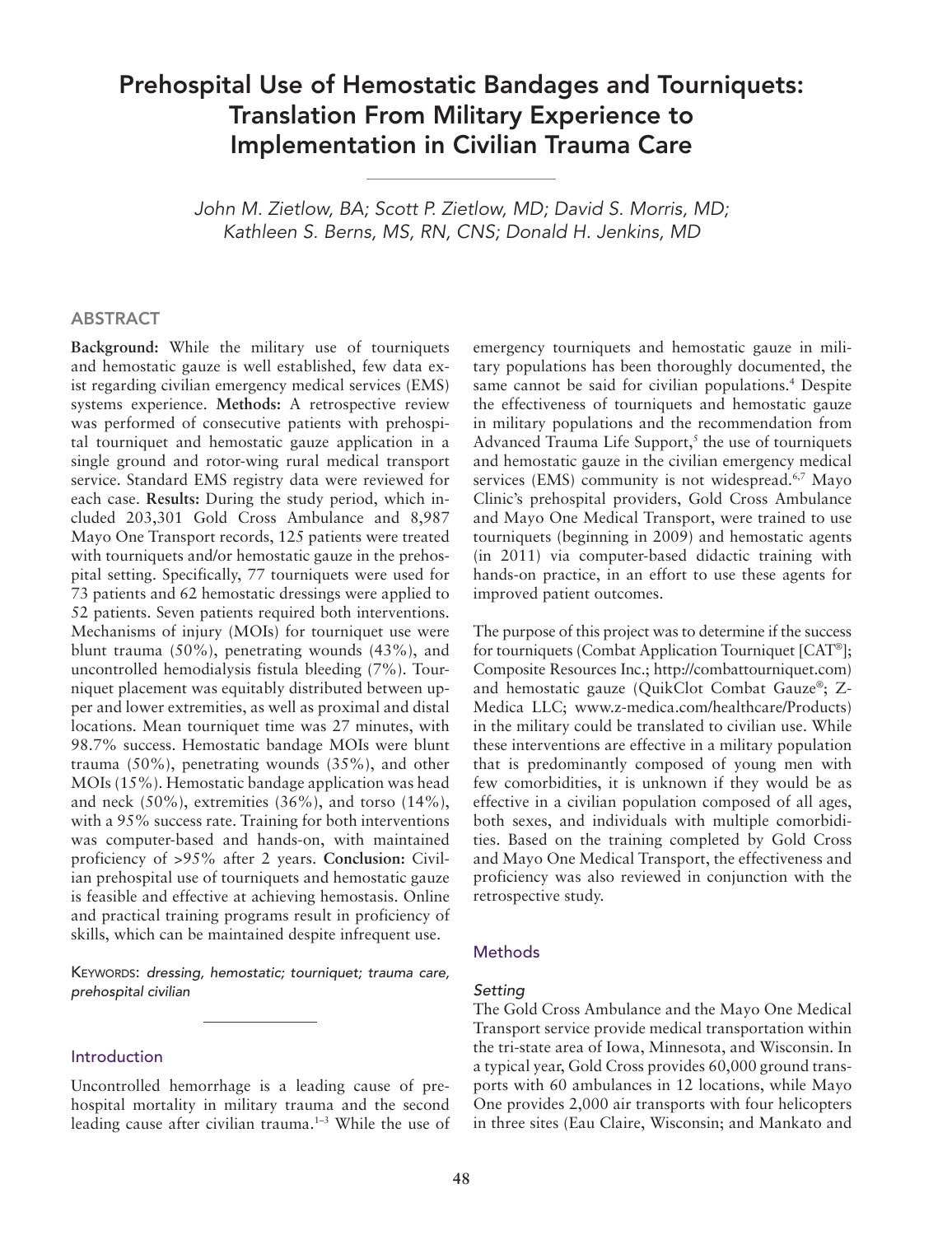Rochester in Minnesota). Combined, they employ 400 total team members (350 paramedics and 50 flight team members).

# *Study Design*

This was a retrospective review of consecutive patients with prehospital tourniquets and hemostatic gauze applications using a single service ground and rotor-wing rural program. The study period was from 20 June 2009 to 1 January 2014, for tourniquet use, and 4 November 4 2011 to 1 January 2014 for hemostatic agent use. All patients transported during this time who required either a tourniquet and/or hemostatic gauze were included in the study. No experimental interventions were performed. The study was approved by the Mayo Clinic institutional review board.

### *Data Management*

The records of patients to be included in the study were located by a query of the electronic transport-record database during the study time frames. This query included 203,301 Gold Cross Ambulance and 8,987 Mayo One Transport charts. The following data points were used in the search: run number, date of service, ground or air transport, city of origin, destination city, transport outcome (transported, care turned over to an air service, or resuscitation terminated in the field), and the tourniquet and hemostatic dressing intervention. The abstraction form was created based on the known information collected within prehospital charts used by Mayo One and Gold Cross and followed the same order that information was presented in these charts. All personal identifiers were removed prior to data abstraction, in compliance with patient confidentiality standards. Data points included standard demographics and details of the patients' presentation. Using explicit criteria, this review collected specific details of tourniquet and hemostatic gauze use, including application information, effectiveness, and complications, as well as all available laboratory and comorbidity information. The criteria for tourniquet success were based on effectiveness in stopping arterial bleeding (pulsating quality). Hemostatic agent use leading to effective hemostasis was defined as the cessation of clinically observable bleeding. If any of the above criteria were missing from a patient's chart, that specific patient encounter was not included in the study.

# Results

Of the 125 patients,  $6(5\%)$  were <16 years old and 23 (18%) were >65 years old; the remainder were between 16 and 65 years old. Also, approximately 20% of patients (12 treated with a tourniquet and 12 with hemostatic gauze) were in shock upon arrival, according to the shock index (SI).

#### *Tourniquet*

In the tourniquet population, the majority of patients were male, with a mean age of 42 years, who were transported from the scene of injury via ground transport (Table 1). The locations of injuries are summarized in Figure 1; injuries were equally distributed between upper and lower extremities. The mechanisms of injury (MOIs) included a mix of penetrating and blunt injury (Table 2). Of note, 7% of patients requiring a tourniquet developed uncontrollable hemodialysis-fistula bleeding a patient condition previously unrecognized by most trauma surgeons.

Table 1 *Patient Population Demographics*

|                     | Tourniquet  | Hemostatic<br>Gauze |
|---------------------|-------------|---------------------|
| Patients, n         | 73          | 52                  |
| Sex, male           | $60(82\%)$  | $37(71\%)$          |
| Age, mean y (range) | $42(1-83)$  | $49(16-93)$         |
| Ground, n           | 59 (81%)    | 36(69%)             |
| Air, n              | 14 (19%)    | $16(31\%)$          |
| Scene, n            | 62 $(85\%)$ | 39(75%)             |
| Interfacility, n    | $11(15\%)$  | 13(25%)             |

Figure 1 *Tourniquet injury location.*



Table 2 *Mechanism of Injury*

| Mechanism, n  | Tourniquet | Hemostatic<br>Gauze |
|---------------|------------|---------------------|
| Blunt         | 27(37%)    | 15(29%)             |
| Laceration    | 21(29%)    | 12(23%)             |
| Stab wound    | $7(10\%)$  | $5(10\%)$           |
| Hemodialysis  | 5(7%)      | $1(2\%)$            |
| Fall          | $3(4\%)$   | $11(21\%)$          |
| Gunshot wound | 3(4%)      | $1(2\%)$            |
| Other         | $7(10\%)$  | 7(13%)              |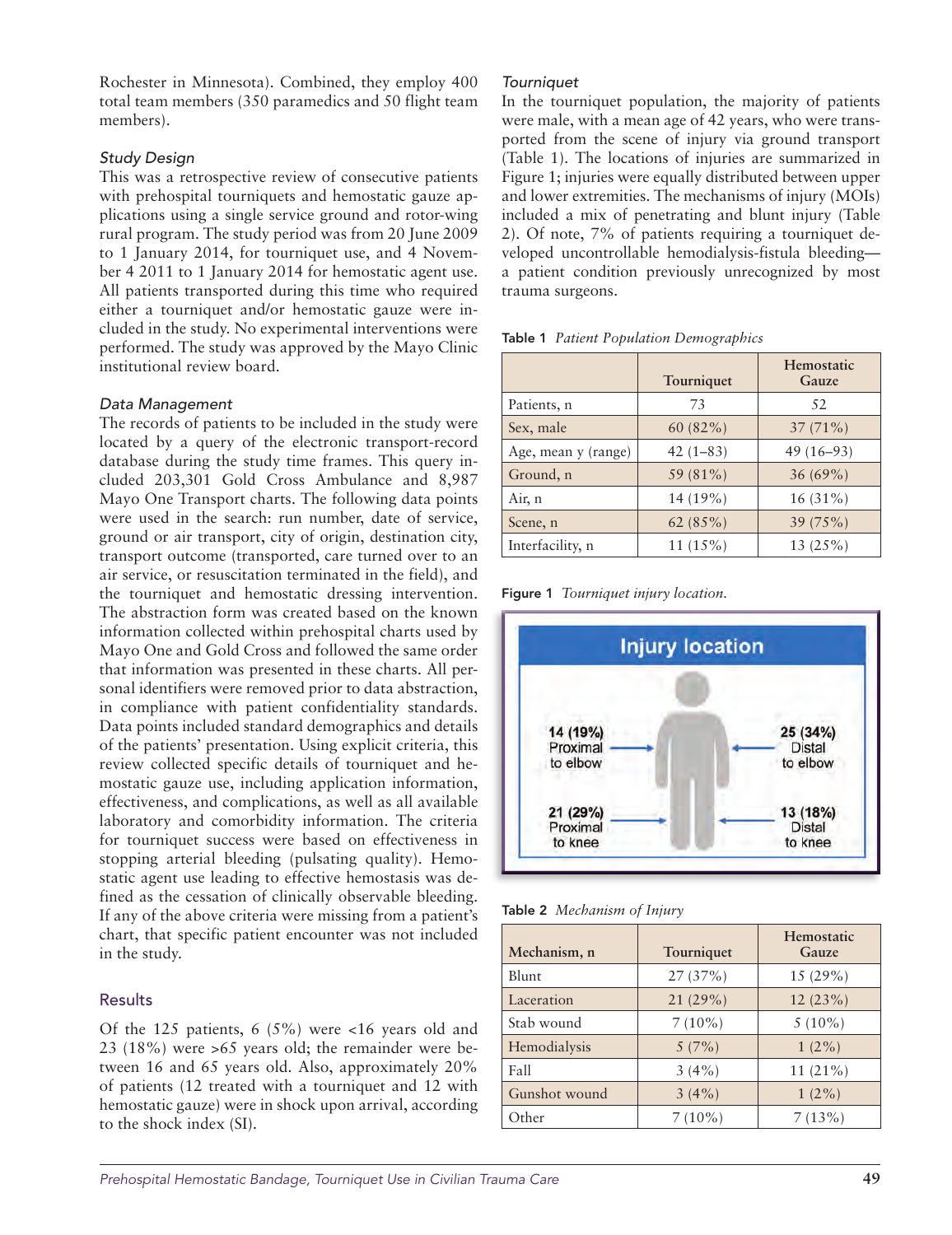Table 3 shows various time frames associated with the study. Injury-to-intervention time was defined as time from 911 call to on-scene arrival. The transport time was defined as time from departure from scene or facility to arrival at the destination center. Intervention-inuse time was defined as the time from when a tourniquet or hemostatic gauze was placed until arrival at the destination center.

| Time, min                                 | Tourniquet  | Hemostatic<br>Gauze |
|-------------------------------------------|-------------|---------------------|
| Injury to intervention,<br>median (range) | $8(2-95)$   | $17(1-198)$         |
| Transport, median<br>(range)              | $9(1-74)$   | $12(3-162)$         |
| Intervention in use,<br>median (range)    | $19(1-145)$ | $21(2-181)$         |

Table 3 *Timeframe for Tourniquet and Hemostatic Gauze Use*

| Table 4 Tourniquet and Hemostatic Gauze Use and Success |  |  |
|---------------------------------------------------------|--|--|

|                       | Tourniquet,<br>n (%) | Hemostatic<br>Gauze, $n$ $(\% )$ |
|-----------------------|----------------------|----------------------------------|
| Prior to our arrival  | 16(22)               | 0(0)                             |
| On scene              | 52 (71)              | 46 (88)                          |
| En route              | 5 (7)                | 6(12)                            |
| Successful hemostasis | 76 (99)              | 59 (95)                          |

Table 4 explains who placed the tourniquet and when it was placed, as well as if the agent was successful. If a tourniquet was placed prior to our arrival (PTA), it was either by another EMS team, firefighter, law enforcement officer, another hospital, or bystander. The majority of tourniquets (71%) were placed on scene.

Overall, 98.7% (76 of 77) of the CAT tourniquets were successful in stopping arterial bleeding. While 77 tourniquets were used for 73 patients, only one was used on the same extremity, due to incorrect application of the first tourniquet at an outside emergency department (ED). The other patients who required more than one tourniquet only needed one tourniquet per injury location. Of note, once a tourniquet was placed, our protocol is to leave it in place until arrival at the ED or operating room (OR). All three improvised tourniquets used PTA were unsuccessful.

# *Hemostatic Gauze*

In the hemostatic gauze study group, the majority were male patients (mean age, 49 years) who were transported from the scene of injury via ground transport (Table 1). Half of the wounds involved the head and neck, with the other 50% involving the rest of the body (Figure 2). Only four patients had a junctional injury (two neck and two axilla/groin) requiring hemostatic gauze. While

Figure 2 *Hemostatic gauze injury location.*



junctional hemorrhage is common in battlefield injuries, they are relatively rare in civilian injuries. There was a wide variety of MOIs, with the "other" category including postoperative axillary hemorrhage, tonsillar hemorrhage, and vaginal hemorrhage (Table 2).

Table 3 describes the time frames associated with hemostatic gauze use, and the definitions are the same as with tourniquet use. As seen in Table 4, no hemostatic dressings were applied PTA because, at the time of the study, no other prehospital program in the tri-state area carried hemostatic dressings. The majority (88%) were placed on scene.

Hemostatic gauze was highly successful at stopping bleeding, with 59 of 62 injuries (95%) achieving hemostasis. A total of 62 hemostatic dressings were used for the 52 patients, as eight patients required more than one roll, but only one roll was needed per wound location. According to our prehospital protocol, hemostatic gauze was only applied after standard compression bandages were unsuccessful. As for the three (5%) that were unsuccessful, one injury occurred to the scalp, face, and extremity, respectively.

# *Combined Tourniquet and Hemostatic Gauze Use*

Interestingly, in seven instances, a patient required both a tourniquet and hemostatic gauze. Four patients had successful simultaneous placement without issue. Two patients had a tourniquet placed properly PTA of our prehospital personnel, with initial success in stopping arterial bleeding, but were augmented 12 and 48 minutes later with hemostatic gauze to control venous bleeding. One use of hemostatic gauze was initially unsuccessful; however, a tourniquet was applied successfully afterwards, with resulting hemostasis.

One prehospital death occurred during our experience. This patient had a hemodialysis shunt malfunction in his left upper extremity with massive hemorrhage. Upon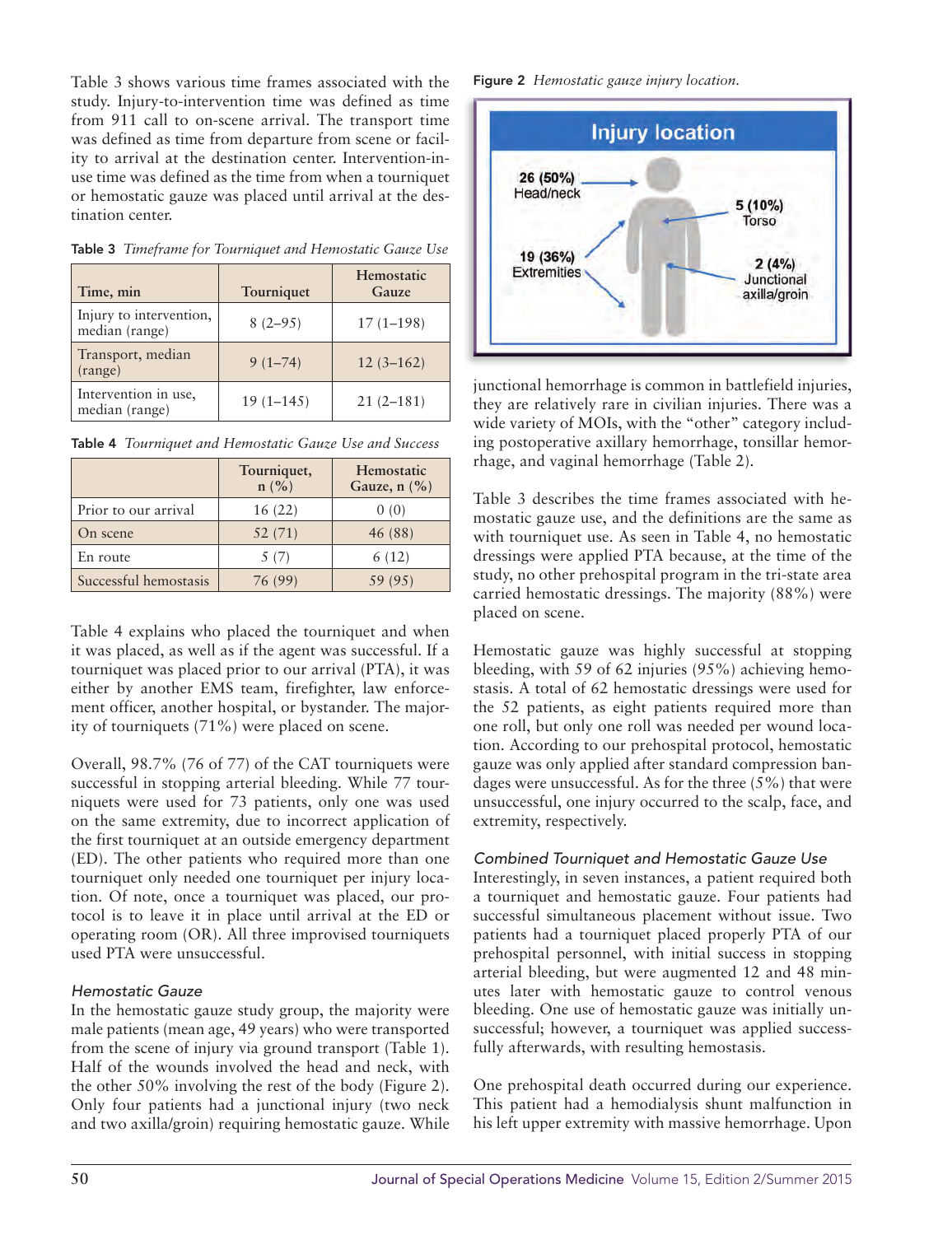arrival of EMS, cardiopulmonary resuscitation was in progress by firefighters on scene. A tourniquet was placed by our EMS personnel and achieved hemostasis, however, the patient never regained spontaneous circulation and expired in the field.

# **Discussion**

Tourniquets have a long and complicated history. The use of tourniquets dates back to 1517, when bandages were used proximal to wounds to help control bleeding.8 However, over time, the fact that most major external hemorrhage can be controlled with direct pressure, as well as the increased recognition of the morbidity associated with tourniquets, led to decreased use. Some of the major morbidity results of tourniquet use, including permanent nerve, muscle, vascular, and soft tissue injury, significant pain, and improper application of improvised, ineffective tourniquets, led to emergency medical authorities discouraging their use.<sup>9,10</sup>

The key to the re-emergence of tourniquet use has been the development of commercial tourniquets and training for providers in their appropriate use, leading to a decrease in the morbidity and mortality associated with historical tourniquet use. Military experience has shown tourniquets and hemostatic agents to be safe and effective, significantly decreasing mortality from extremity hemorrhage.<sup>11</sup> Currently, all military personnel in theater, not just the unit medics, carry tourniquets and/or hemostatic agents and are trained to use these products.11 From the largest military experience database present, which included 499 combat individuals, Kragh et al. found that tourniquet use was strongly associated with survival when shock was absent. The use of tourniquets on the battlefield contributed to improved hemorrhage control and survival. Tourniquet use caused no loss of limbs, and morbidity attributable to the tourniquet was minor.<sup>12</sup>

In the UK Armed Forces, QuikClot Combat Gauze is issued to military medical technicians for use on external injuries when conventional gauze field dressings have failed.<sup>13</sup> Similarly, a study from the Israeli Defense Force highlighted the importance and effectiveness of QuikClot Combat Gauze in the prehospital treatment of combat casualties.<sup>14</sup> While previous-generation products by QuikClot have had side effects, including partial-thickness burns due to a consequential exothermic reaction from product activation, the third generation product is heat free.<sup>15</sup> Furthermore, its mechanism of action has improved, as it is a kaolin (clay) impregnated bandage that enhances clotting and platelet function, as well as absorbance.

As seen in this study, all three improvised tourniquets (belts) were unsuccessful. Furthermore, the one commercial tourniquet failure was due to improper placement. However, when the misplaced tourniquet was replaced with a properly placed one, external hemorrhage was controlled. The proper use of these agents produces good outcomes, as seen in experimental studies that showed 100% effectiveness in human volunteers.<sup>16</sup> A CAT should be placed 2–3 inches above the wound location and tightened to occlude arterial blood flow. Furthermore, the tourniquet should not be removed until the patient arrives at an ED or OR. QuikClot Combat Gauze should be placed on or in the wound and held with direct pressure for 3 minutes. It should also not be removed until arrival at an ED or OR. The majority of external hemorrhages can and will be controlled by applying a stepwise approach (Figure 317).





The recent Hartford Consensus conference has encouraged wider civilian use of tourniquets for management of hemorrhage in active shooter situations.18 Junctional zones, such as the groin, axilla, neck, and perineum, present a particular problem to medical personnel when trying to control the hemorrhaging wound and are clearly inappropriate for tourniquets.<sup>4</sup> Bulger et al. recommended the use of topical hemostatic agents, in combination with direct pressure, for the control of significant hemorrhage in the prehospital setting, in anatomic areas where tourniquets cannot be applied and where sustained direct pressure alone is ineffective or impractical.<sup>17</sup>

Based on the military's success with tourniquets and hemostatic bandages, our prehospital personnel began using tourniquets and hemostatic gauze as adjuncts for hemorrhage control. To date, this study is the first report of their use in the civilian population, which clearly differs significantly from the military population. The mean age of the Active Duty Force is 28.7 years and  $85.4\%$  of this population is male,<sup>19</sup> compared with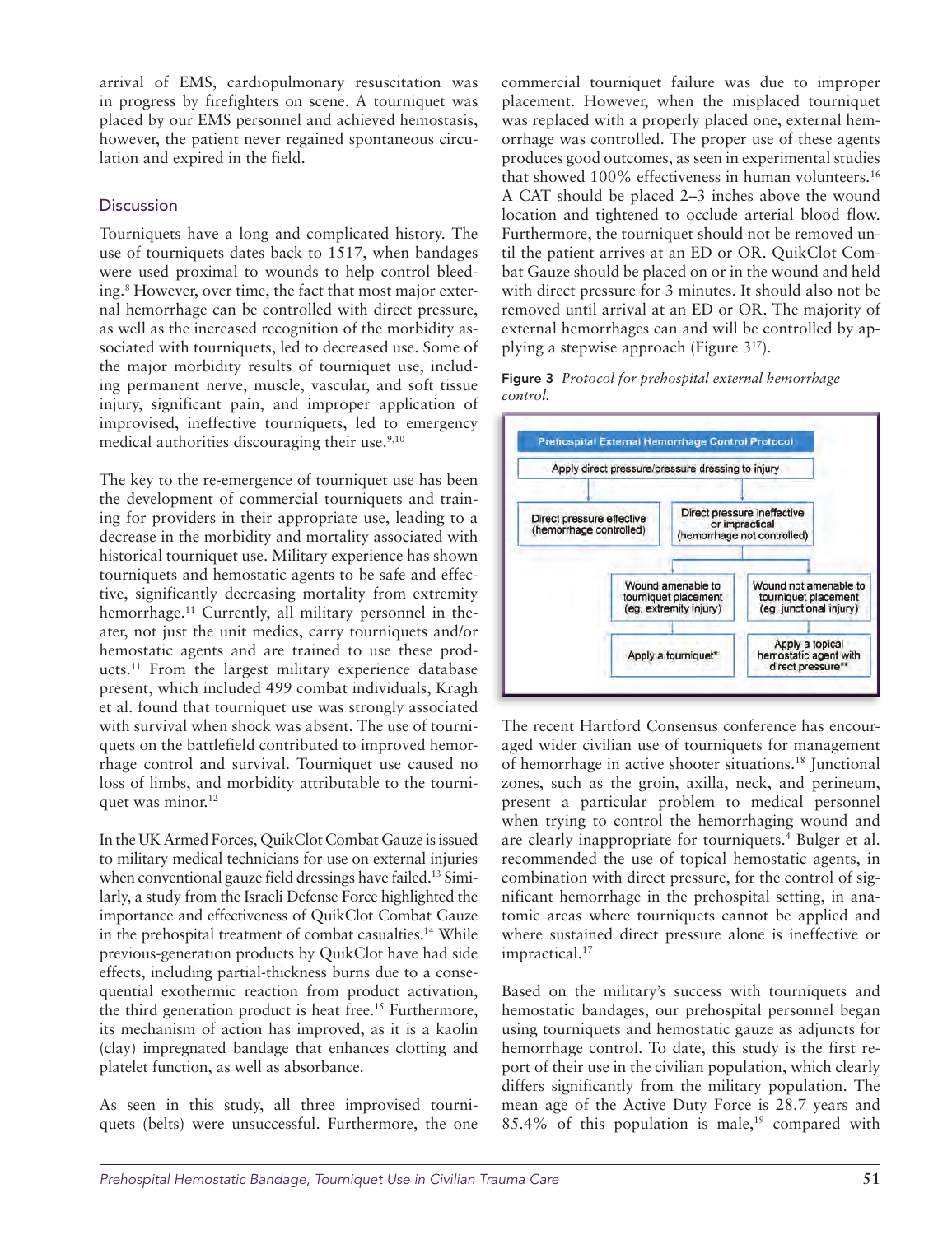a mean civilian age of 37.2 years, with 49.1% of the population being male.20 Despite these differences, we have shown the tourniquet and hemostatic gauze were both safe and effective within this population.

Based on our experience, with 11.2% of cases (14 of 125) requiring multiple tourniquets or hemostatic agents, each prehospital vehicle in our system currently carries two tourniquets and two hemostatic dressings. The cost for one CAT is \$33.2521 and for one QuikClot Combat Gauze is \$41.31.<sup>22</sup> Thus, having two of each per transport vehicle is adequate without adding excessive expense or taking up disproportionate space in otherwise fully loaded vehicles.

# *Training*

To achieve and maximize effectiveness, training is vital. Training played a crucial role in our study for both the tourniquet and hemostatic gauze. In our system, tourniquet training includes computer-based didactic training with hands-on practice, which was initiated 1 month prior to implementation in June 2009. Subsequent skills testing within 6 months of implementation showed proficiency of 98.5% (326 of 331 providers). For those providers who failed this skill testing, immediate remedial training was completed. The follow-up skills testing within 2 years showed a maintenance of proficiency at 98% (350 of 357 providers).

The training for the hemostatic gauze was similar to tourniquet training. The computer-based and handson training 1 month prior to implementation was deployed, but subsequent skills testing within 12 months only showed proficiency of 90% (338 of 375 providers). Nonetheless, with revisions of the guidelines and training manual, the proficiency improved to >95% and has been maintained.

A major outcome of this retrospective study is the training for and implementation of tourniquets and hemostatic dressings with law enforcement and firefighter units. As seen in our results, 22% of tourniquets were placed prior to the arrival of EMS personnel. Of those, 98.7% of the commercial tourniquets were successful, while the three improvised tourniquets (belts) were unsuccessful. Additionally, with 7% of the tourniquets being used for hemodialysis-shunt hemorrhages, it may be beneficial for hemodialysis units and/or hemodialysis patients to carry tourniquets, with the proper training to help prevent exsanguination in the case of major shunt hemorrhage.

Limitations to this study include its retrospective nature and small sample size. While the numbers are small, ours is the first and largest civilian report of tourniquet and hemostatic agent use. The realities of prehospital care often preclude a complete documentation of the circumstances surrounding procedures or clinical decision-making rationale. Thus, explanations as to why a tourniquet was placed first or why a wound was augmented with hemostatic dressings are sometimes unclear. Also, in the majority of cases, the patients' medical histories were unknown and thus undocumented. For example, the anticoagulation status was only known in 7.3% of patients (11 of 150), which could impact morbidity and mortality in patients with external hemorrhage. Finally, being a retrospective review, follow-up with patients in regard to outcomes and morbidity was limited due to the distribution of patients throughout the state: only 40% of the patients were initially transported to our trauma center.

Our report provides a foundation for further investigation in civilian tourniquet and hemostatic gauze use. Inpatient follow-up from our statewide trauma data system is ongoing. Other needs include prospective studies with larger population sizes to determine effectiveness, and morbidity and mortality rates in varied civilian populations.

# Conclusion

The use of tourniquets and hemostatic gauze in prehospital civilian care is safe and highly effective, with success rates of 98.7% and 95%, respectively. Furthermore, training and subsequent proficiency of skills are maintained despite infrequent use of only about two times per month. Our single-system experience can be applied to other prehospital care programs, including other first responders. Our experience has shown that hemodialysis units may wish to stock tourniquets and hemostatic gauze for emergency use in this heretofore unrecognized vulnerable patient population.

# Disclosures

The authors have nothing to disclose.

#### References

- 1. **Bellamy RF.** The causes of death in conventional land warfare- implications for combat casualty care research. *Mil Med.*  1984;149:55–62.
- 2. **Champion HR, Bellamy RF, Roberts CP, et al.** A profile of combat injury. *J Trauma.* 2003;54:S13–19.
- 3. **Sauaia A, Moore FA, Moore EE, et al.** Epidemiology of trauma deaths—a reassessment. *J Trauma.* 1995;38:185–193.
- 4. **Mabry RL, Holcomb JB, Baker AM, et al.** United States Army rangers in Somalia: an analysis of combat casualties on an urban battlefield. *J Trauma.* 2000;49:515–528.
- 5. **American College of Surgeons Committee on Trauma.** *Advanced trauma life support program for doctors.* 7th ed. Chicago, IL: American College of Surgeons; 2004.
- 6. **Lee C, Porter KM, Hodgetts TJ.** Tourniquet use in the civilian prehospital setting. *Emerg Med J.* 2007;24:584–587.